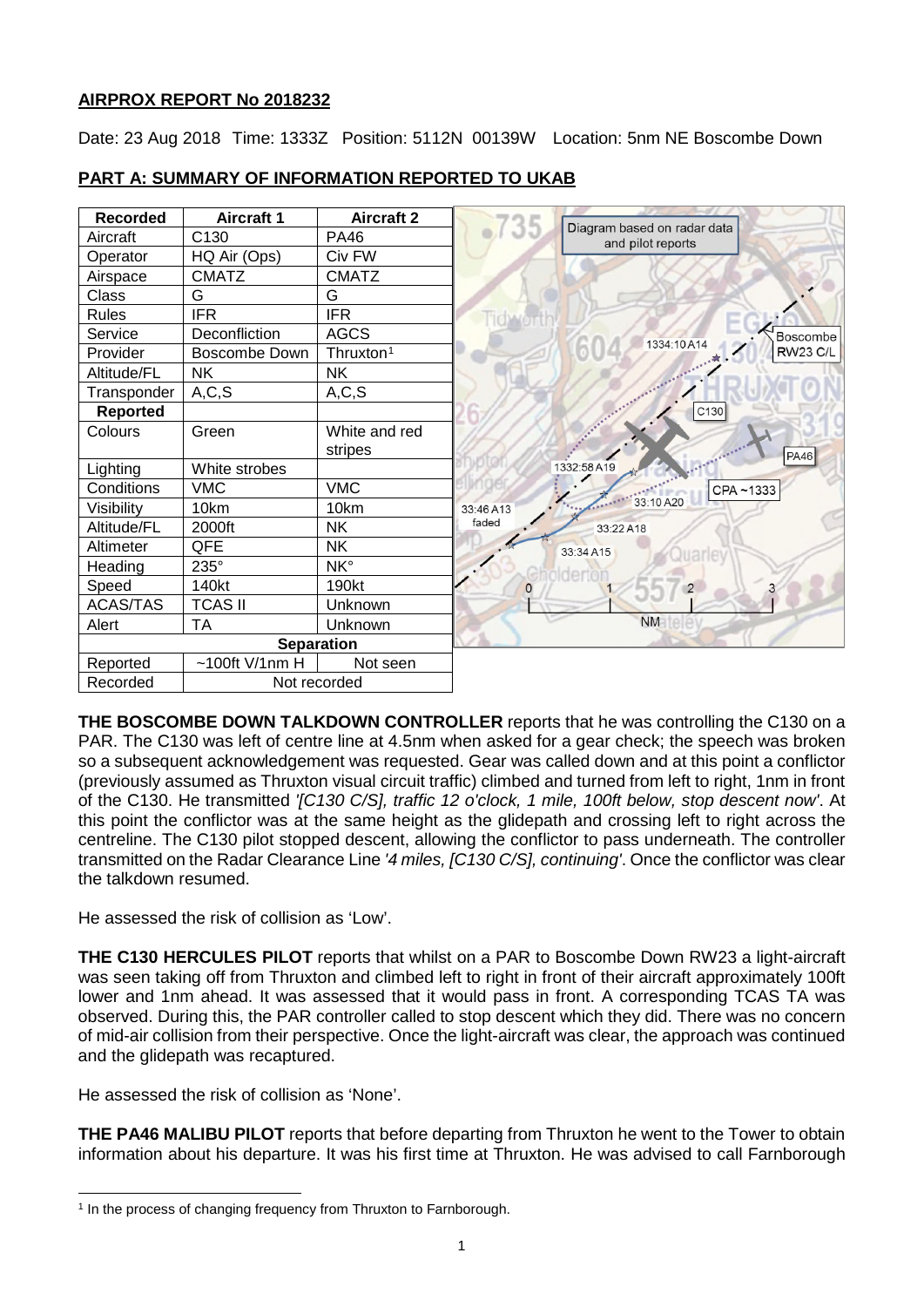as first contact. He took off from RW27 [actually RW25], climbed to 1200ft, and made a right turn. On the downwind leg he called Farnborough and asked them to continue under IFR. His transponder was selected to 7000 and, on seeing this, Farnborough gave him 3000ft as an initial altitude. Because he did not receive an [IFR] clearance he called them again. They reported unable to find his flight-plan. He had filed and knew it was in the system. He called them several times because it was turbulent and his passengers were starting to feel really bad. After 10-15 minutes he finally received his IFR clearance and was issued with a new transponder code. He did not see the C130.

**THE BOSCOMBE DOWN SUPERVISOR** reports that he was present in the Approach Room. The departing traffic from Thruxton extended west outside their ATZ by another 0.75nm with a C130 on descent inbound on a PAR. Appropriate actions were taken by the PAR controller by calling traffic and levelling-off the C130. The Thruxton traffic turned onto an approximate heading of 040° and flew northeast close to and under the C130. The departing Thruxton traffic then squawked a Farnborough code, never calling Boscombe, maintaining a heading of 040° and did not follow SOPs by turning towards Andover. He called Thruxton and they informed him of the details of the aircraft, which was joining airways to the northeast. The Thruxton Air/Ground Operator reported that he had been visual with the C130 and had relayed the information to his departing traffic.

**THE THRUXTON AIR/GROUND OPERATOR** reports that the pilot of the PA46 was thoroughly briefed by him personally before departure. The PA46 departed at 1331 on RW25 and maintained the centreline before turning onto an east-northeast heading after approximately 2nm (ATZ Boundary). He advised the pilot about the C130 which was estimated to be 4nm northeast of Thruxton, making an approach to Boscombe Down RW23 just before he left the frequency. The pilot acknowledged the information. The PA46 was observed to be maintaining the usual altitude/level in accordance with the published procedures. The PA46 departed the Thruxton ATZ on an east-northeast heading to a point approximately 3nm north of Andover, remaining clear of the Boscombe Down ILS approach.

### **Factual Background**

The weather at Boscombe Down was recorded as follows:

METAR EGDM 231250Z 30012KT 9999 SCT038 BKN250 20/11 Q1013 BLU NOSIG

#### **Analysis and Investigation**

#### **Military ATM**

The C130 was on a routine training flight and was conducting a PAR approach to MOD Boscombe Down under a Traffic Service. The PA46 had departed Thruxton and the pilot was attempting to obtain an Air Traffic Service from Farnborough and the activation of their IFR flight plan.

During the final stages of the approach at approximately 5nm, the Boscombe Talkdown controller became aware of a conflicting radar return on their screen which they believed to be Thruxton visual circuit traffic. As the confliction was only evident on one element of the PAR, Traffic Information was passed to the C130 pilot. Approximately 1nm later the conflicting traffic turned in front of the C130, and believing that there was a risk of collision, the Talkdown Controller instructed the C130 pilot to stop descent to ensure that the radar returns did not merge.

The C130 crew reported seeing the PA46 depart Thruxton before turning in front of their aircraft which resulted in them receiving a TCAS TA. Coincident with this, the Boscombe Talkdown controller issued an instruction to stop descent to prevent the radar returns from merging. This action was appropriate and in line with RA 3291(1) which states that when a collision risk is apparent in both PAR elements, the controller should pass advice on a suitable course of action for collision avoidance and that manoeuvres in the vertical plane should normally only result in stopping descent or applying a climb. Notwithstanding this action, the C130 pilot reported visual with the PA46 throughout and did not believe there was a risk of collision.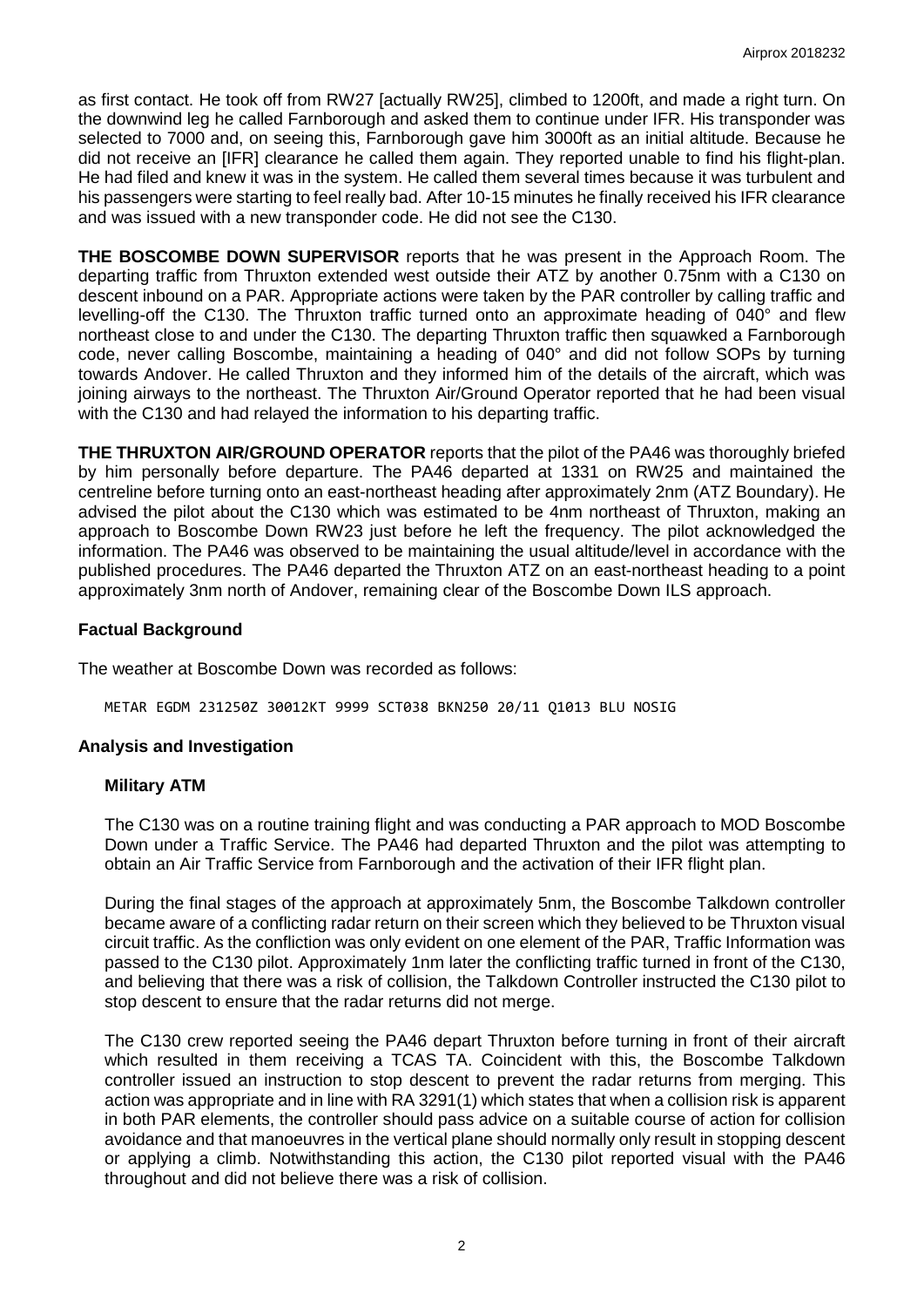#### **UKAB Secretariat**

The C130 and PA46 pilots shared an equal responsibility for collision avoidance and not to operate in such proximity to other aircraft as to create a collision hazard<sup>[2](#page-2-0)</sup>. If the incident geometry is considered as converging then the PA46 pilot was required to give way to the C130 $^3$ .

The UK AIP<sup>[4](#page-2-2)</sup> states the following Thruxton/Boscombe Down/Middle Wallop procedures:

#### *Boscombe Down/Middle Wallop CMATZ*

*(a) During Boscombe Down/Middle Wallop CMATZ hours of operation, it is a condition of use of Thruxton aerodrome that the flight procedures set out below are complied with. Information on the CMATZ activity status may be obtained from the A/G station.*

#### *(ii) Departing to north/east/south-east*

*(1) Leave the Thruxton ATZ at 1200 ft ALT (Thruxton QNH), or a maximum altitude to remain in VMC, not above 1200 ft ALT. Before climbing above 1200 ft ALT, either freecall Boscombe Zone (126.700 MHZ) after leaving the Thruxton ATZ or delay further climb until clear of the CMATZ lateral limits.*

#### *(iii) Departing to west/south-west/north-west*

*(1) Prior to departure, notify flight details to Boscombe Down ATC via telephone (01980 663246). After departure, fly the north/east/southeast departure procedure and contact Boscombe Zone when leaving the Thruxton ATZ. Any SSR code allocated should be selected immediately prior to departure. If a westerly routing is approved by Boscombe Zone, and entry to the Thruxton ATZ is required, it must be at or above 1907 ft ALT. If a climb to 1907 ft ALT or a higher level is not possible, ATZ crossing approval is to be requested and obtained prior to ATZ entry.*

Traffic Information was issued to the C130 pilot at 1332:39 (Figure1). The PA46 is not visible on the radar replay, and was only portrayed on the PAR controller's screen, which is not recorded.



Figure 1 1332:39. C130 squawk 2610.

 $\overline{\phantom{a}}$ <sup>2</sup> SERA.3205 Proximity.

<span id="page-2-1"></span><span id="page-2-0"></span><sup>3</sup> SERA.3210 Right-of-way (c)(2) Converging.

<span id="page-2-2"></span><sup>4</sup> AD 2.EGHO-6.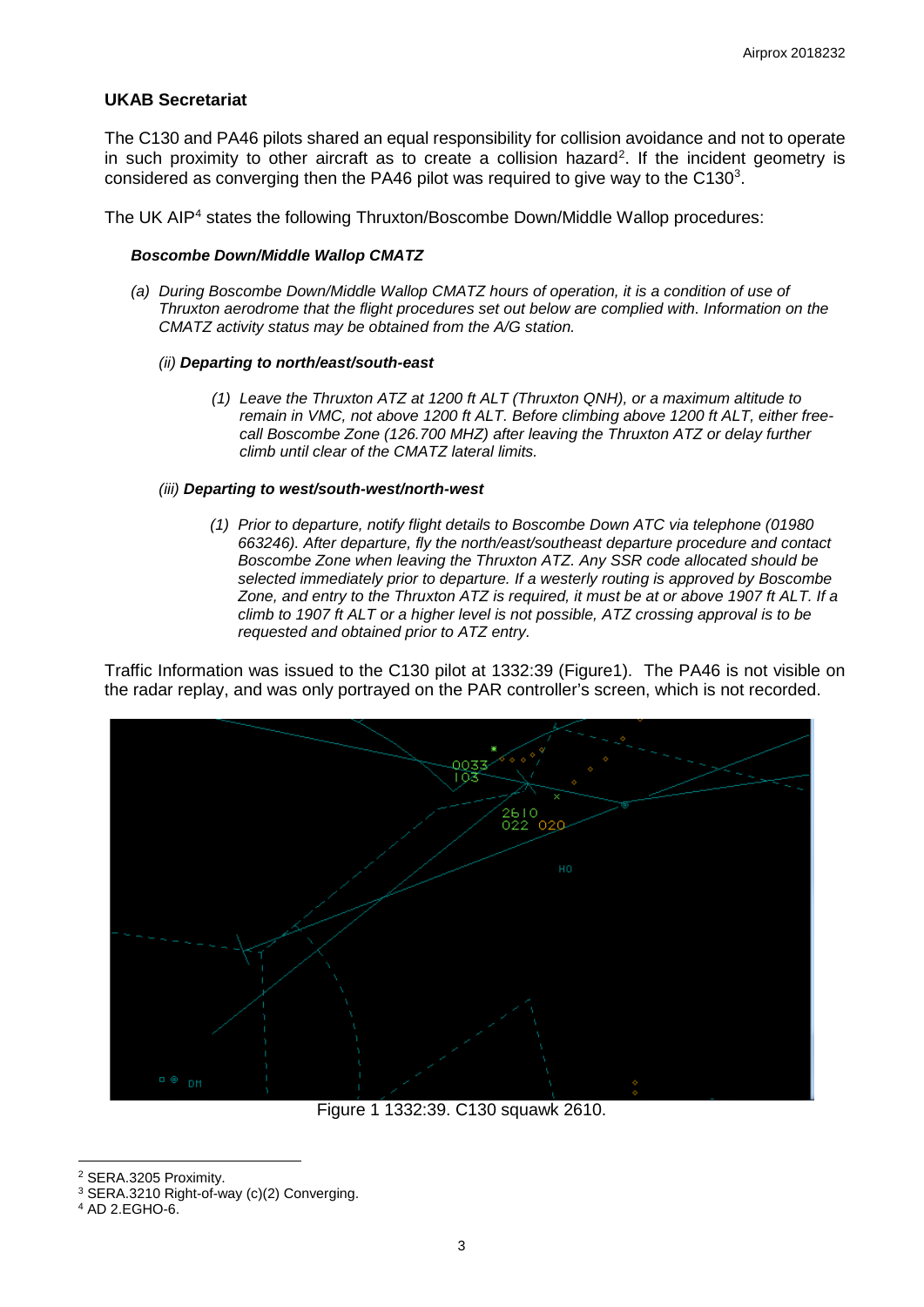### **Comments**

#### **HQ Air Command**

Thruxton is situated beneath the north-eastern MATZ stub of Boscombe Down; consequently, agreed procedures exist to maintain adequate separation between aircraft on approach to Boscombe Down RW23 and Thruxton traffic. On this occasion it appears that the PA46 pilot was informed about the 1200ft climb out restriction and that he should call Farnborough as his first contact. However, given his known intention to climb and join airways, it may have been more prudent to suggest contacting Boscombe Down on departure to coordinate with any traffic they might have on approach. It is not clear if the relevance of flight within the CMATZ was expressly mentioned to the PA46 pilot.

Where a procedural barrier failed in this instance, the existence of other barriers prevented a critical erosion of separation. The PA46 appeared on the PAR controller's displays and appropriate instructions were issued; the TCAS on the C130 interacted with the transponder on the PA46, and; the pilot of the C130 was visual with the PA46 from the moment it took off, allowing the C130 pilot to monitor the relative position of that aircraft and take action as required. Although not expressly stated in the report, this is likely the reason why the C130 pilot was comfortable continuing the descent to the extent that controller interjection was required.

This incident again demonstrates the need for a layered defence to mid-air collision. Procedures designed to prevent aircraft coming into proximity are fragile and can fail for many reasons. Thus vigilance and the employment of all other available barriers, at all times, is essential.

#### **Summary**

An Airprox was reported when a C130 and a PA46 flew into proximity on the Boscombe Down PAR approach path at 1333hrs on Thursday 23rd August 2018. Both pilots were operating under IFR in VMC. The C130 pilot was in receipt of a PAR Service from Boscombe Down and the PA46 pilot was in the process of changing frequencies from Thruxton to Farnborough.

### **PART B: SUMMARY OF THE BOARD'S DISCUSSIONS**

Information available included reports from both pilots, the controller and Air/Ground operator concerned, area radar and RTF recordings and reports from the appropriate ATC and operating authorities.

The Board first discussed the actions of the PA46 pilot and noted that he had not been to Thruxton previously so he had visited the Tower to obtain a departure briefing from the Air/Ground operator. The Board commended him for this action, although it was not possible to determine what was detailed in the briefing or, more importantly, how much was assimilated by the PA46 pilot. The Air/Ground operator had reported that he had given the PA46 pilot a thorough briefing about his departure, and members surmised that, in accordance with the AIP entry, he probably suggested the PA46 pilot contact Farnborough during departure because they would possibly have his details from his flight plan and would help his climb above 1200ft. Since the Board meeting the Thruxton Air/Ground operator clarified that Thruxton would not notify Farnborough of the aircraft's details and the pilot of the aircraft would have to free-call. This was made clear to the PA46 pilot in his briefing. The Board wondered whether any mention had been made about contacting Boscombe Down, or the need to avoid the Boscombe RW23 approach.

Unfortunately, the PA46's departure routeing was not shown on the radar recording because it was below radar coverage until clear of the area. Notwithstanding, by using the R/T recordings, the Board were able to deduce the PA46's likely track and members held a lengthy discussion about whether the PA46 had left the Thruxton ATZ heading SW before turning to the northeast. After much consideration and measuring of the C130's range from Boscombe when its pilot was informed of the PA46 being 1nm ahead (about 4 to 4.5nm on the PAR), it was decided that the PA46 had travelled outside the Thruxton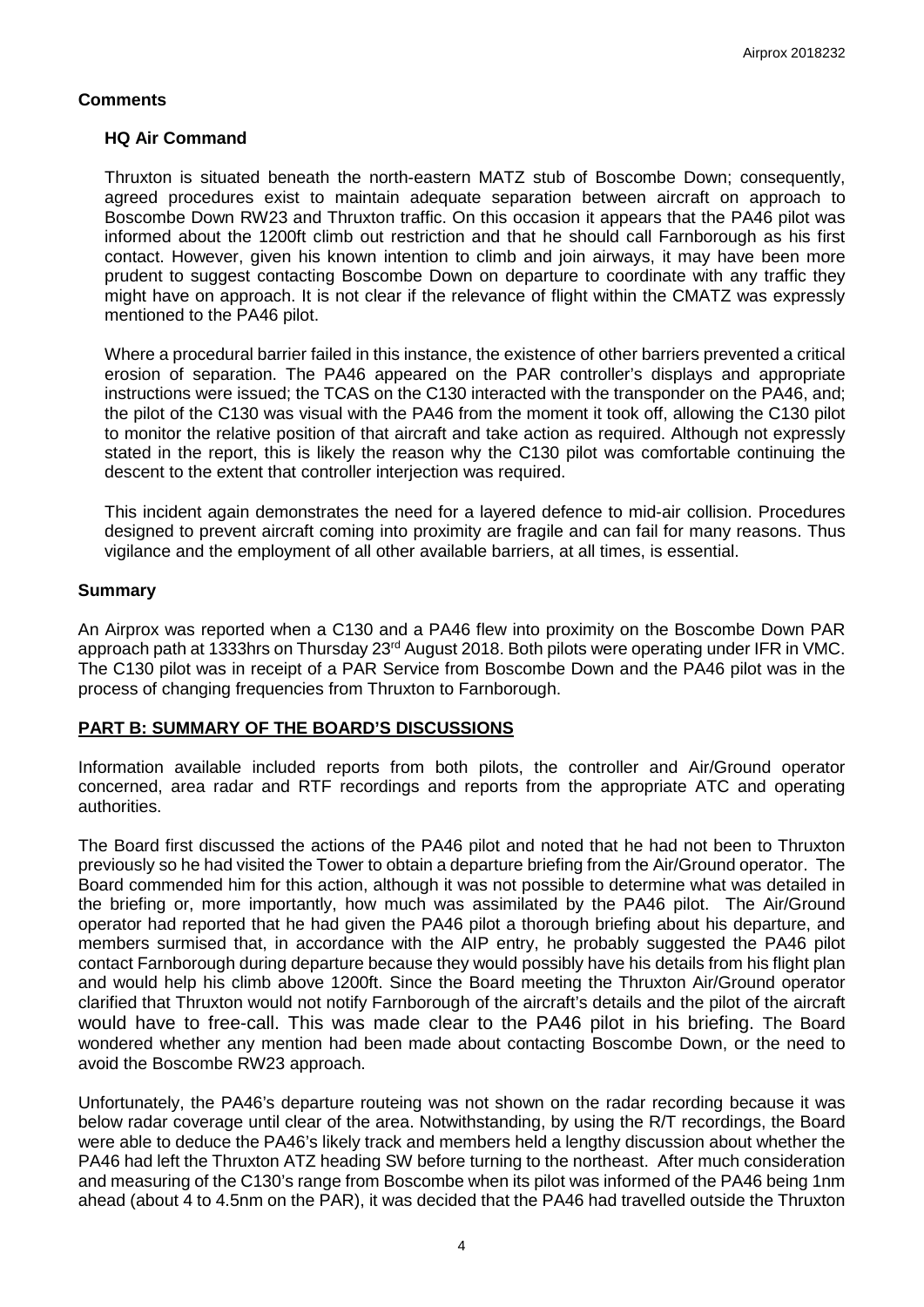ATZ as indicated by its notional track on the diagram on the front page. If this was the case, then the Board thought it would have been preferable for the PA46 pilot to have contacted Boscombe prior to Farnborough. The Board then turned its attention to what the AIP entry actually said in this respect and concluded that, its wording for 'Departing to north/east/south-east' was ambiguous because there was no mention that a departing aircraft had to remain within the Thruxton ATZ or else contact Boscombe; the only stipulation was to maintain an altitude of 1200ft until either contacting Boscombe or being clear of the CMATZ. In other words, as long as the PA46 pilot remained at 1200ft, he was free to route wherever he wished within the CMATZ. The Board then considered whether the PA46 pilot had remained at 1200ft, and concluded that he probably had because when the PA46 subsequently appeared on the radar display sometime after departure it was northwest of Thruxton and then only climbing through 1400ft. Agreeing that it was undesirable that there was such a degree of ambiguity about the operation of aircraft departing from Thruxton, the Board resolved to make a recommendation that Boscombe Down and Thruxton review their LoA.

The Board commended the Thruxton Air/Ground operator for passing Traffic Information about the C130 to the PA46 pilot, but were somewhat mystified that the PA46 pilot had not seen it. Some members wondered whether the PA46 pilot had become task focused on his routing and calls to Farnborough, or had been overly distracted by his passengers who he reported as being unwell.

For his part, the Boscombe Talkdown controller had appropriately instructed the C130 pilot to stop his descent when it became apparent that the radar returns of the two aircraft would possibly merge, and the Board also commended him for his prompt actions in this respect.

The Board then discussed the cause and risk of the Airprox. Because of the ambiguity of the LoA, it was decided that the cause did not relate directly to the PA46 pilot's routing given that he had appeared to comply with the letter, if not the desired outcome of the LoA. Notwithstanding, the PA46 pilot was required to give way to the C130, and had been given Traffic Information about it. Some members felt that the PA46 pilot had therefore flown into conflict with the C130 but others thought that this was somewhat unfair in that he had not seen the C130 and so could therefore not make a judgement about how to avoid it based on only generic Traffic Information. After considerable further discussion, it was agreed that the cause was best described as being a simple non-sighting by the PA46 pilot. As to the risk, although the PA46 had not obtained visual contact with the C130, the C130 pilot had seen the PA46 throughout. Additionally, the Talkdown controller had instructed the C130 pilot to stop his descent and so the Board considered that although safety had been degraded, there had been no risk of a collision and the incident was accordingly assessed as risk Category C.

### **PART C: ASSESSMENT OF CAUSE AND RISK**

| Cause:          | A non-sighting by the PA46 pilot.            |
|-----------------|----------------------------------------------|
| Degree of Risk: | C.                                           |
| Recommendation: | Boscombe Down and Thruxton review their LoA. |

## Safety Barrier Assessment<sup>[5](#page-4-0)</sup>

In assessing the effectiveness of the safety barriers associated with this incident, the Board concluded that the key factors had been that:

### **ANSP:**

l

**Regulations, Processes, Procedures, Instructions and Compliance** were assessed as **partially effective** because the Boscombe and Thruxton LoA was ambiguous.

<span id="page-4-0"></span><sup>5</sup> The UK Airprox Board scheme for assessing the Availability, Functionality and Effectiveness of safety barriers can be found on the [UKAB Website.](http://www.airproxboard.org.uk/Learn-more/Airprox-Barrier-Assessment/)